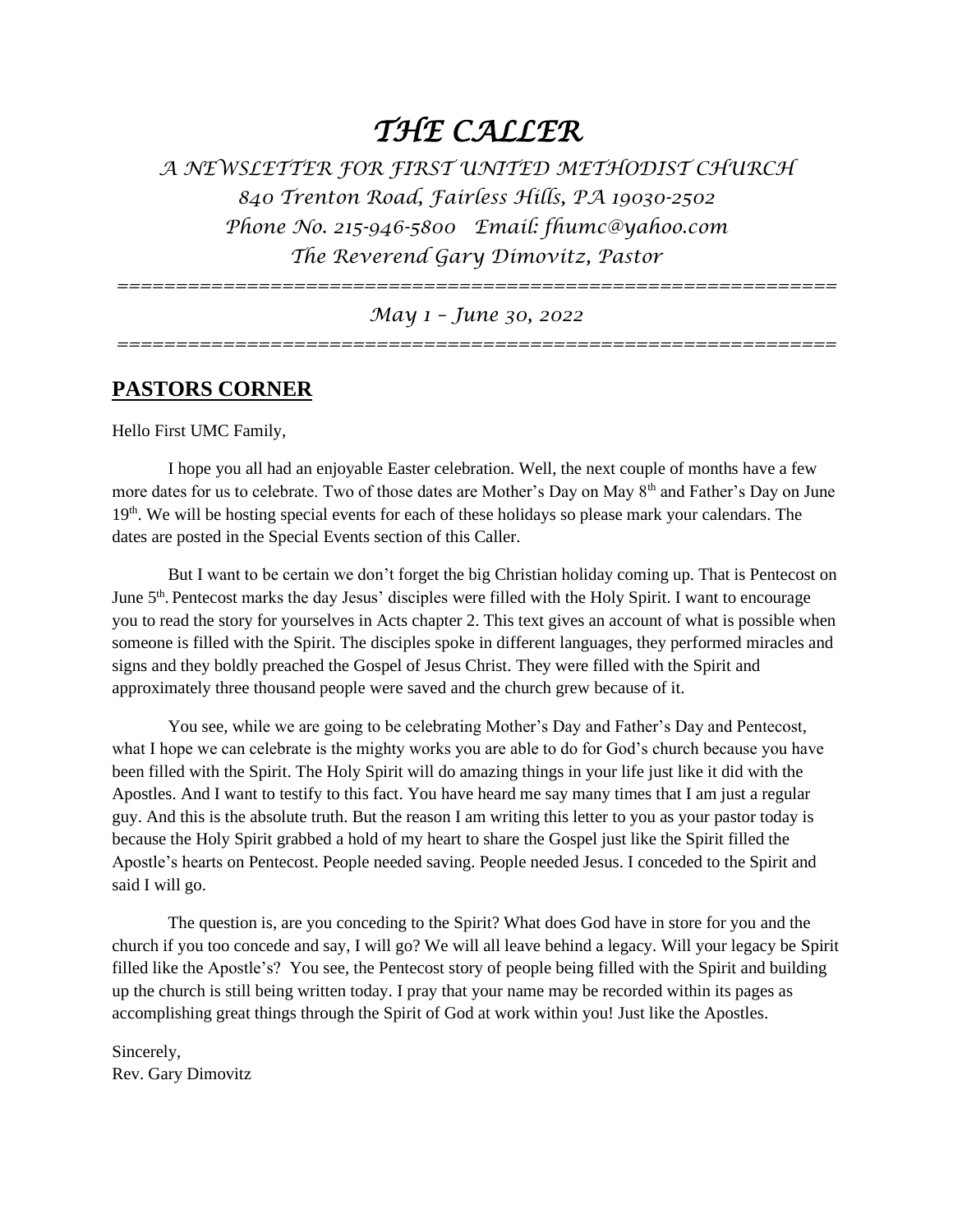# **ANTIQUE ROAD SHOW**

THURSDAY, MAY 5, 2022 TIME: 6 - 9 PM

\$25.00 FOR ONE ITEM, \$35.00 FOR TWO ITEMS

LIMIT 2 ITEMS

NO JEWELRY BUT "WATCHES" WELCOMED

PLEASE CONTACT: PEGGY MALANDRA FOR TICKETS

PHONE: 215.752.1044 EMAIL: [Pegleg613@aol.com](mailto:Pegleg613@aol.com)

PROCEEDS TO BE USED: FOR THE CARE AND REMOVAL OF SOME OF THE TREES ON OUR **GROUNDS** 

# **FLEA MARKET**

We are having our annual outdoor flea market Saturday May 21 from 9am to 1pm. Rain date is June 4. Tables are \$20. Payment must be made in advance to reserve your spot. If you wish to donate food, see me for a list. If you want to volunteer your time, please see me for a list of that as well. Thank you. Nicole Dempsey 267-249-5362 [Nikkid912@gmail.com](mailto:Nikkid912@gmail.com)

### **AN UPDATE FROM THE SPECIAL EVENTS TEAM!!!**

Thank you to everyone who came out for our first Community Game night on March  $25<sup>th</sup>$ . It was so much fun, and we cannot wait to do it again!

A big thank you to Kelly Jo and everyone who made our Easter Egg-Stravaganza held on April  $10<sup>th</sup>$  such a success! Everyone had a blast and all the kids left with tons of candy and treats. And a special shout out to the Easter Bunny, the kids loved seeing you and getting their pictures taken with you. Thank you to all the volunteers who donated their time, talents and candy to this event.

Sunday, May 1 beginning at 1pm will be our Mother's Day Manicure and Movie event. Spoil your Mom, or the mother figure in your life, with some quality time that will include painting your Mom's nails (nail polish will be provided or bring Mom's favorite color), light refreshments and watching "Clifford The Big Red Dog" together. Donations snacks and/or homemade goodies would be greatly appreciated.

Sunday, June 12 beginning at 1pm we will be celebrating Fathers with our Legos (the movie) and Laughs with Dad event. Treat your Dad, or the father figure in your life, to some fun with a pudding eating contest and other games along with light refreshments and watching The Lego Movie together. Donations of snacks, beverages and/or homemade goodies would be greatly appreciated.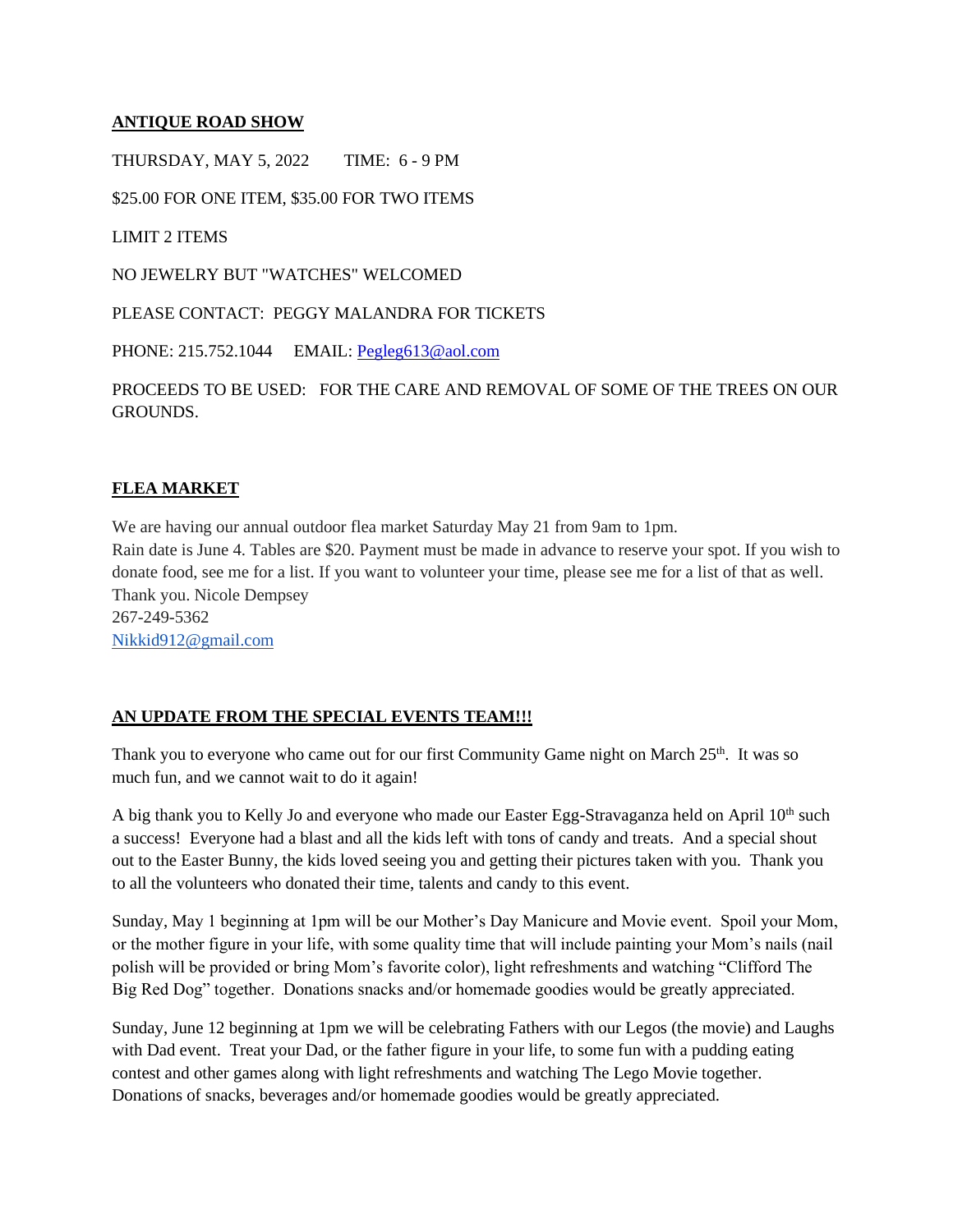#### **VACATION BIBLE SCHOOL (otherwise known as VBS)**

Our VBS theme this year is "Food Truck Party" and who doesn't like to eat! How does this deal with God, the Bible and Jesus you ask? Well, the goal is to help the children see that our daily needs are still being met by Jesus. Using daily prayer is a way of asking for the help we need while at the same time, being the hands that can help God meet the needs of those around us. We use examples from the Bible that refer to meeting our personal needs as well as the needs of others.

Right now, we have most of the teachers we need but we will also need a team of volunteers to provide daily snacks, who will be willing to serve as assistants to the teachers, and especially those who are good at decorating. All of you "Pinterest People," we need you!!

VBS will take place in the evening from 6:30pm to 8:00pm. The dates include July 18, 19, 21, 22, and during Sunday morning service on July 24. We are skipping the Wednesday night because our Fellowship Hall is used that day as a Pantry to serve the community. We can use all the volunteers we can find and working together can be a lot of fun, for the adults as well as the children. Teens looking for something to do are also encouraged to volunteer. If you would like to help out, please call the church office and leave your name and contact information. You can also give your name to any the Church School teachers!

Mark the dates on your calendars now and join our Food Truck Team for VBS! It may be a busy week, but believe me, you will be so glad you did!! We will make every effort to make meetings "user" friendly" as far as times and places. Prayerfully consider your involvement, we look forward to working with you!! Lyn Wilhelm

## **PANTRY NEWS**

First, Diane and I would like to thank all of the volunteers, who ran the pantry while we were in the hospital and at home recovering. We are happy to back.

The pantry is seeing about 35 to 45 people each week. As prices continue to increase in the supermarket, I would expect the numbers to go up.

As for food, we continue to receive donations from Incarnation Church, Falls Township and Mitch from Wrightstown. If you are looking to make a donation, we could use kid's cereal. We received two donations of turkeys that were given out at Thanksgiving. We gave out hams at Christmas and currently for Easter. Our patrons are really appreciative of receiving the turkeys and hams.

In closing, I would like to thank Pastor Gary and Len for helping to pack up all the food at the end of Wednesday. Also, a big thank-you to Len, Ernie, Elsie and Brian for going to the cooler for meats and the help center for dry goods. And a BIG thank-you to Diane, Lyn, Dawn, Peggy, Sue McC, Linda, Sue E and Andrea.

Lastly, the Lester Bahrt Food Pantry is looking for more volunteers to help with getting the food put away. Also, anyone interested in volunteering at any time, please contact Nancy.

Proverbs 22:9 "The generous will themselves be blessed, for they share their food with the poor."

In Jesus' name, Nancy Funk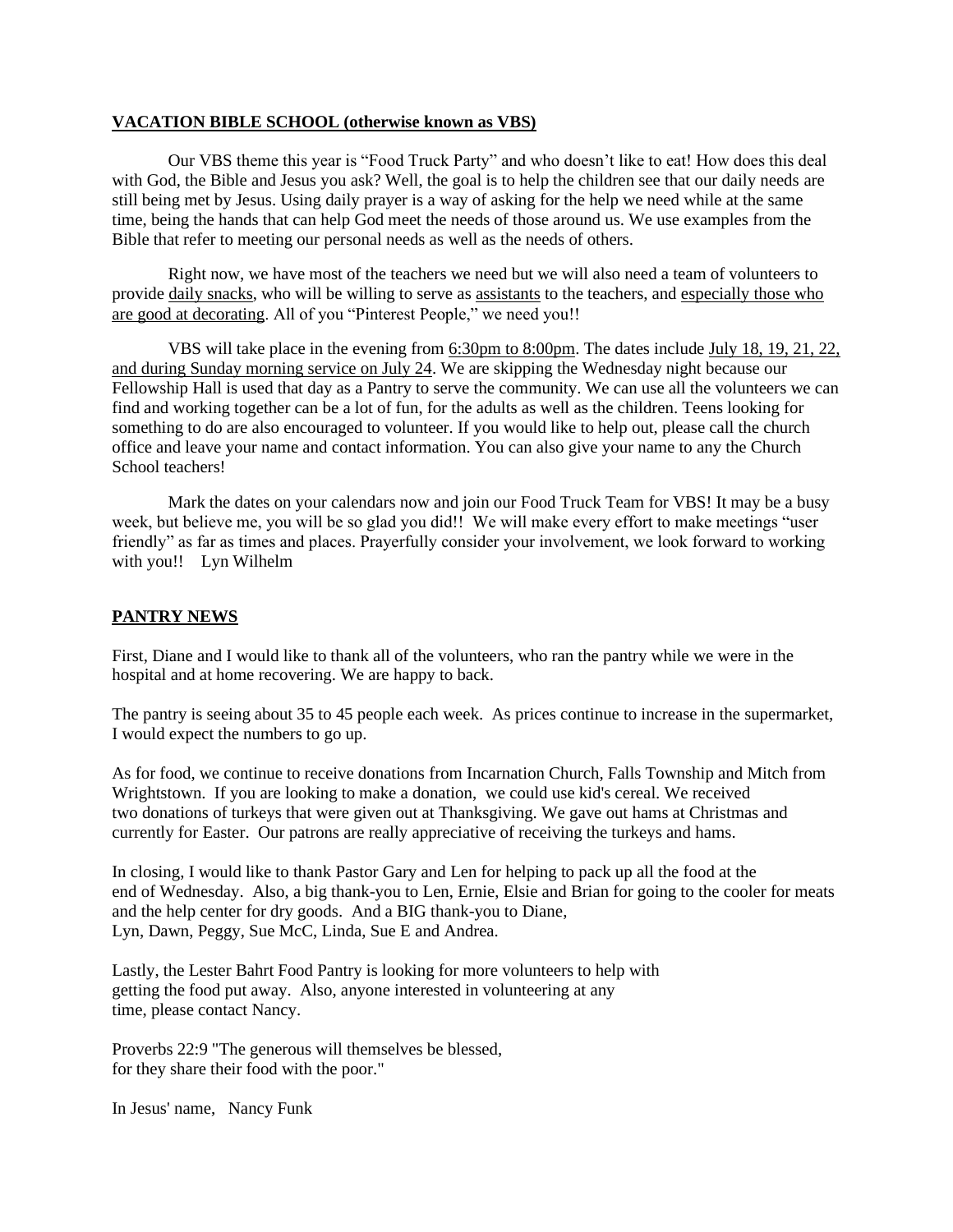#### **TRUSTEE REPORT**

We recently had a joint Administrative Council/Trustee Meeting. Items discussed were the present situation with our heater and the replacement of a circulator pump which supplies heat to the classroom's downstairs. The pump was replaced (cost: approximately \$2,000) and all is working well. The issue with the heater still remains the same and with many prayers is still functioning.

Our hopes are that we will be able to maintain the heater and secure another winter season. Our ongoing campaign to replace this heater is still in motion and money has continued to be donated.

Our profits from the upcoming fund raiser, Antique (Road Show) Appraisers on May 5 will be used towards the removal of one dead tree (next to the exit driveway). Hopefully, you will help support the Trustee's efforts to have our aging trees pruned or removed.

We are asking everyone to be very respectful of the "STOP SIGN" on the Entrance Driveway. Parents are loading and unloading children coming to and from "Children's House." school and visibility around the bend after the "STOP SIGN" is poor. Please be respectful and completely "STOP" and proceed with caution.

We have secured one bid on the cross for the top of the church, we are waiting on one other. Contractors are extremely busy and slow to respond.

The location of the Flea Market was discussed and it was decided that the front of the church lawn will be used as traffic on Trenton Road draws many interested people.

Many thanks to Bonnie Burris for help on Mondays in the Church Office. Many thanks to Barbara Swenson for her help on Wednesdays in the Church Office.

We ask for your blessings and prayers for all jobs big and small. If you would like to volunteer to help clean inside or out, do not hesitate to contact any Trustee or Pastor Gary. There is always plenty to be accomplished. This is OUR CHURCH, and it takes many hands to keep it running. Please don't wait to be asked, VOLUNTEER!

Thank you, Peggy

# **A SPECIAL THANK YOU FROM THE DIMOVITZ FAMILY**

We wanted to extend a special and heartfelt THANK YOU!!! to everyone who donated to Katelyn's lemonade stand for Ukraine. She raised \$700 towards this very important cause and your generosity was simply amazing. Thank you for helping a little girl be the hands and feet of Jesus in this world.